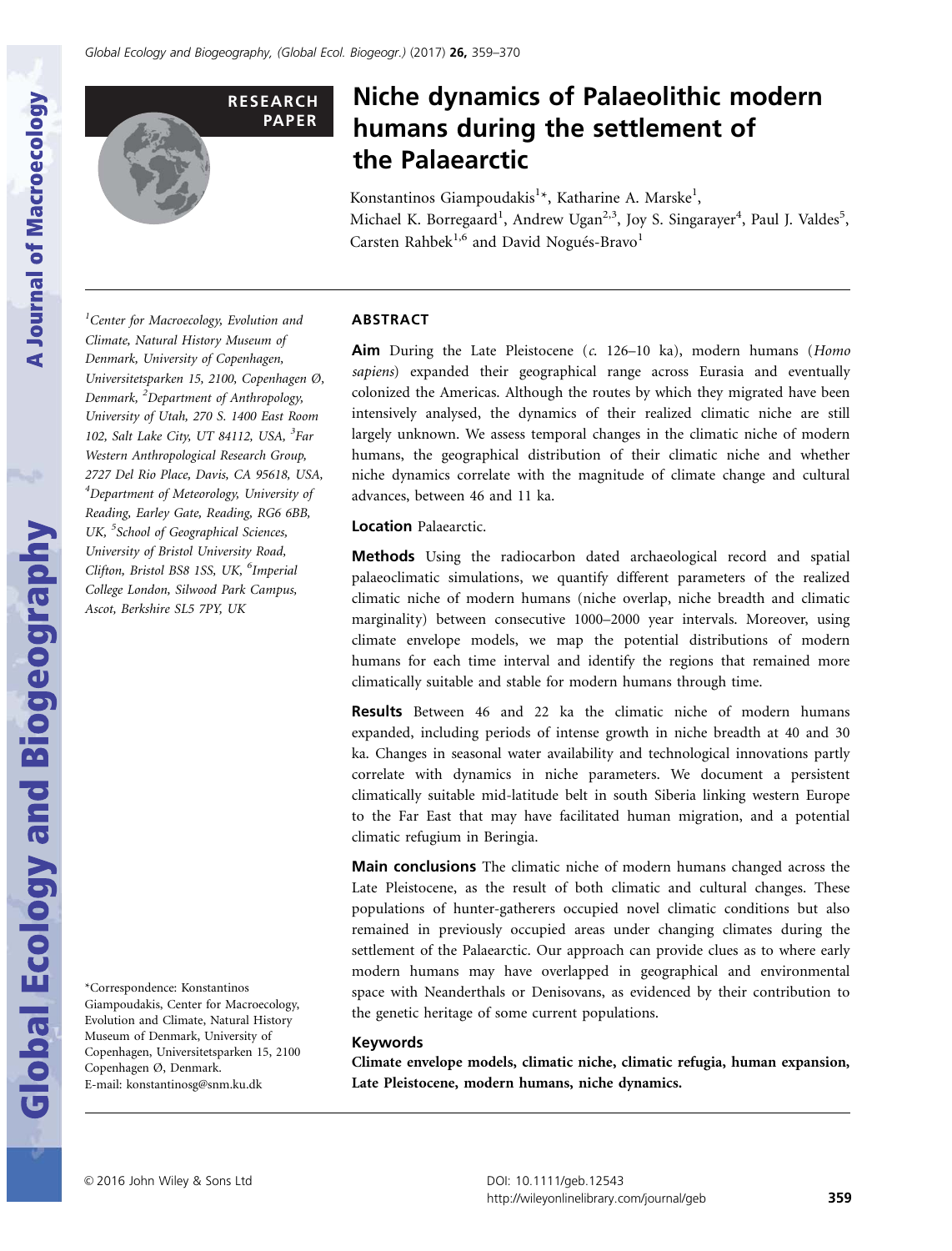## INTRODUCTION

Modern humans are believed to have originated in Africa approximately 200 ka (ka, thousand years ago) (Henn et al., 2011). From there, they moved outward through Eurasia  $(c, 60 \text{ ka})$ , crossing to the Americas through Beringia by at least 15 ka and finally populating South America (Waters et al., 2011). During their journey through Europe and Asia they encountered changing climatic conditions (Muller et al., 2011), topographic variability and diverse ecosystem types. There is an extensive overall agreement of the migration routes that modern humans used to expand their distribution and connect populations (Finlayson & Carrion, 2007) and on the areas where they managed to survive in periods of extreme conditions (Stewart & Stringer, 2012). The most commonly employed methods for investigating these issues are descriptions of the temporal concordance of archaeological findings with climatic changes (Nigst et al., 2014), demographic patterns of human dispersal (Fort, 2012), linguistic variability across regions (Grollemund et al., 2015) or genetic evidence of population differentiation (Tishkoff et al., 2009) and introgression with other concurrent hominin populations (Huerta-Sanchez et al., 2014).

Whereas the timing and routes of these dispersal events across geographical space have been intensively analysed and heavily disputed (Hoffecker et al., 2014; Liu et al., 2015; Pitulko et al., 2016), less is known about the climatic niche dynamics of hunter-gatherer populations during this dispersal. Whether the realized niche of modern humans changed, and how it was distributed across the climatic space available during the settlement of the Palaearctic in the Late Pleistocene, is largely unknown. In comparison, the responses of other iconic glacial-era species to the climatic changes of this period are relatively well investigated. Macroecological approaches have successfully reconstructed the Late Pleistocene biogeography of numerous animal and plant species by quantifying realized species climatic niches, revealing changes in niche size (Nogues-Bravo, 2009; Veloz et al., 2013), locations of refugia (Carnaval et al., 2009) or extinction probability (Nogues-Bravo et al., 2008; Metcalf et al., 2014). These studies suggest that responses to climate change were species specific: some species tracked favourable climatic conditions as they shifted in space, while others remained in the same geographical regions by adapting to new climatic conditions or expanded their distributions into novel regions and climates (Lorenzen et al., 2011). However, similar studies for humans are still in their infancy (Beeton et al., 2014; Grollemund et al., 2015; Benito et al., 2016).

Here we take a macroecological perspective to capture broad temporal and spatial patterns of the occupancy of geographical and climatic space by modern humans during their expansion in the Palaearctic in the last part of the Late Pleistocene. We address three fundamental questions about the historical biogeography of modern human expansion across the Palaearctic, and the dynamics of their realized climatic niche during this period: (1) to what extent did the climatic niche of Palaeolithic modern humans remain stable through time; (2) where did the most suitable climatic conditions occur over time; and (3) how important are changes in climate and cultural periods in explaining climatic niche dynamics?

## MATERIALS AND METHODS

#### Human occurrence data

Localities of fossils and other archaeological remains span Eurasia, from western Europe to western Beringia (north of 31° and 38° N latitude for Europe and Asia, respectively), and include 3993 radiocarbon-dated remains from 46.5–10.5 ka. The majority were associated with Upper Palaeolithic (UP) archaeological sites (i.e. the third technological subdivision of the Stone Age, c. 50–10 ka) in western and central Europe, Siberia and China. We focused on this temporal extent because at c. 50 ka modern humans in Eurasia were largely restricted to the Near East and South/Southeast Asia (Atkinson et al., 2008; Reyes-Centeno et al., 2014), while by 11 ka they had completely occupied Eurasia, and had replaced or absorbed other hominins, particularly the Neanderthals (Vernot & Akey, 2014).

Occurrences of archaeological remains were collated from Ugan & Byers (2007) (all Eurasia), Hamilton & Buchanan (2010) (Siberia and northern China) and the International Union for Quaternary Research (INQUA) Radiocarbon Palaeolithic Database (v.13), excluding any data from North America or associated with Homo neanderthalensis remains or tool traditions. The data were standardized by excluding all specimen localities (1) not associated with lab codes, (2) without reported errors for  ${}^{14}C$  determinations, (3) duplicate <sup>14</sup>C estimates or (4) with <sup>14</sup>C error > 10% of the mean age. To reduce the effect of the uneven distribution of the archaeological record across Europe and central-north Asia, two zones with contrasting fieldwork intensity in the last century, all palaeoclimatic data were gridded to  $1^{\circ} \times 1^{\circ}$  resolution, and all occurrences within a grid cell were aggregated to a single occurrence.

## Climatic variables

Palaeoclimatic conditions were simulated under the HadCM3 (Hadley Centre Coupled Model, version 3) Atmospheric– Ocean General Circulation Model (AOGCM) (Singarayer et al., 2011). The simulations have a time step of 1000 years between 22 and 11 ka and of 2000 years before 22 ka, resulting in 24 intervals between 46 and 11 ka. To characterize the realized climatic niche of modern humans and model the potential distribution of their climatic niche, we utilized eight climatic variables including mean temperature  $(^\circ C)$  and total precipitation (mm) for each season – spring (March– May), summer (June–August), autumn (September–November) and winter (December–February). Each climatic surface was cropped to the appropriate land surface area for that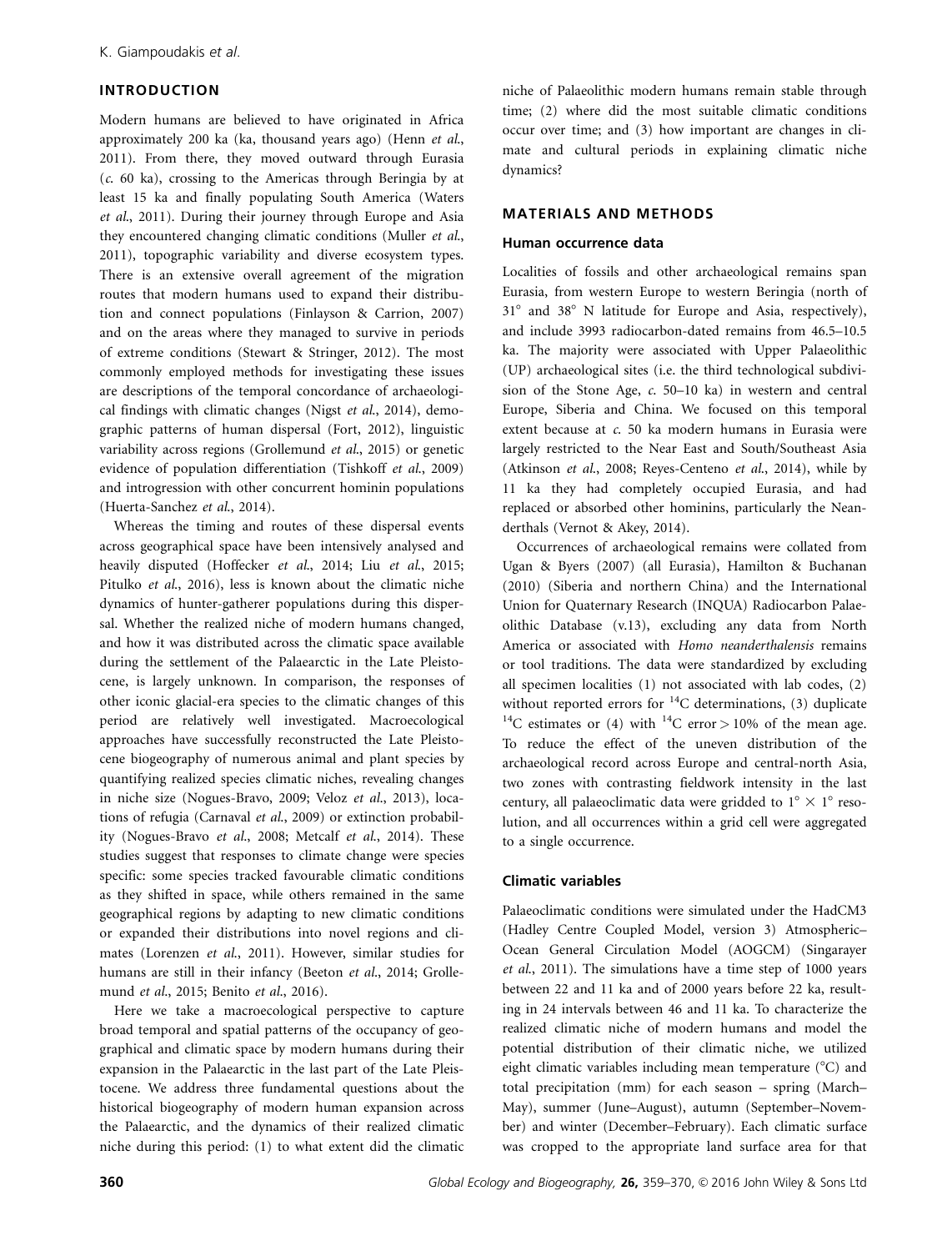time interval based on estimated changes in sea levels incorporated into the AOGCMs.

# Estimation of realized climatic niche overlap, niche breadth and niche marginality

We estimated three parameters of the climatic niche of modern humans: temporal overlap, breadth and marginality (see Fig. 1 for a graphical representation of niche parameters). Firstly, we matched the distribution of dated human occurrences and local climatic conditions from palaeoclimatic simulations for each millennial and bimillennial time bin. To assign archaeological localities to the appropriate climatic millennial or bimillennial interval, we grouped all materials with a mean radiocarbon date  $\pm 500$  years around that interval (e.g. localities assigned to the 21-ka climatic simulation had radiocarbon dates from 21.5 to 20.5 ka). To avoid associating localities to more than one palaeoclimatic simulation, we excluded all localities with radiocarbon standard error exceeding 500 calibrated years. Subsequently, we summarized the total available climatic space from 46 to 11 ka along the eight climatic variables in a two-dimensional space using a principal components analysis (PCA), and projected into this climatic space the human occurrences for each time interval to estimate the three niche parameters for each millennial/ bimillennial time step (see Fig. S13 in the Supporting Information).

We quantified Schoener's D metric for niche overlap (Schoener, 1968; Broennimann et al., 2012) to measure the similarity in the realized climatic niche occupied by Palaearctic populations of modern humans between consecutive time intervals. This metric has been previously used to quantify niche overlap between sister species and between different (i.e. native and introduced) ranges of a single species, and to compare historical and current niches of different taxa (Veloz et al., 2012). The overlap  $(D)$  of the realized climatic niche between consecutive time intervals ranges from 0 (no overlap; niches are completely different) to 1 (complete overlap; niches are identical). This approach compares species niches directly in climatic rather than geographical space. The same PCA climatic space was subsequently used for estimating niche marginality and breadth. Niche overlap (D) was calculated in R (R Development Core Team) (see the section 'SI niche overlap') using the script by Broennimann et al. (2012) (Appendix S1).

We used the outlying mean index (OMI) to assess changes in niche breadth and niche marginality through time (Doledec et al., 2000). Using the location of dated human occurrences within the full climatic PCA space, we estimated the range of climatic conditions occupied by modern humans (niche breadth) and calculated the distance between the average environmental conditions they occupied (niche centroid) and the average conditions of the study area (niche marginality). OMI analyses were conducted in the R package 'ade4' (Dray & Dufour, 2007).

#### Climate envelope models

We used climate envelope models (CEMs) to reconstruct the geographical distribution of the climatic niche of modern humans in the Palaearctic for each time interval. Modelling was only performed for time intervals with at least  $2n$  localities ( $n =$  number of predictor variables = eight seasonal climatic variables). The human occurrence data of each interval were randomly split to 70%–30%, using 70% of localities to calibrate the models and 30% to evaluate the models' predictive accuracy. This process was repeated 10 times for each time interval, and the final suitability map was constructed as the average of these 10 repetitions (Fig. S5). All CEMs were constructed using maximum entropy (MaxEnt; Phillips et al., 2006) in R (R Development Core Team, CRAN) and the package 'dismo'(Hijmans et al., 2011), using default settings.

To assess a model's ability to correctly predict human occurrences we used the continuous Boyce index  $(B_{\text{cont(W)}})$ , which does not require setting a threshold value for environmental suitability (Hirzel et al., 2006).  $B_{\text{cont}(W)}$  varies from  $-1$  to 1, with higher values of suitability indicating good model fit (evaluation localities are predicted in areas with high suitability), values close to zero indicating a model no better than random, and negative values indicating a poor model fit (evaluation localities are predicted in areas with low suitability). Model evaluation for each millennial or bimillennial time step was performed for the final average suitability surface across the 10 repetitions of each Maxent model per time interval.

To identify regions of long-term high climatic suitability across the time extent of the study, the cumulative climatic suitability per grid cell across all time intervals was divided by the number of intervals that grid cell was above sea level and not covered by ice. The regions of relatively high stability were identified as the 30% of grid cells with the highest average climatic suitability, following an approach similar to Graham et al. (2006).

Moreover, we estimated Schoener's D in geographical, rather than climatic, space (Warren  $et$   $al$ , 2008) to quantify the degree of geographical overlap in climatic suitability (hereafter geographical overlap) between consecutive time intervals, as a proxy for changes in the distribution of modern humans. Following Broenimman et al. (2012) we combined the climatic conditions and fossil occurrences across all time intervals to estimate the 'total' realized climatic niche of modern humans. Subsequently we predicted the potential distribution of modern humans based on the climatic conditions of each time interval, projected it into the geographical space of the respective time interval and calculated the spatial overlap of these projections between consecutive intervals.

#### Cultural periods

We define cultural periods as a measure of advancement for modern humans that would enable them to survive in different environmental conditions. We used a broad classification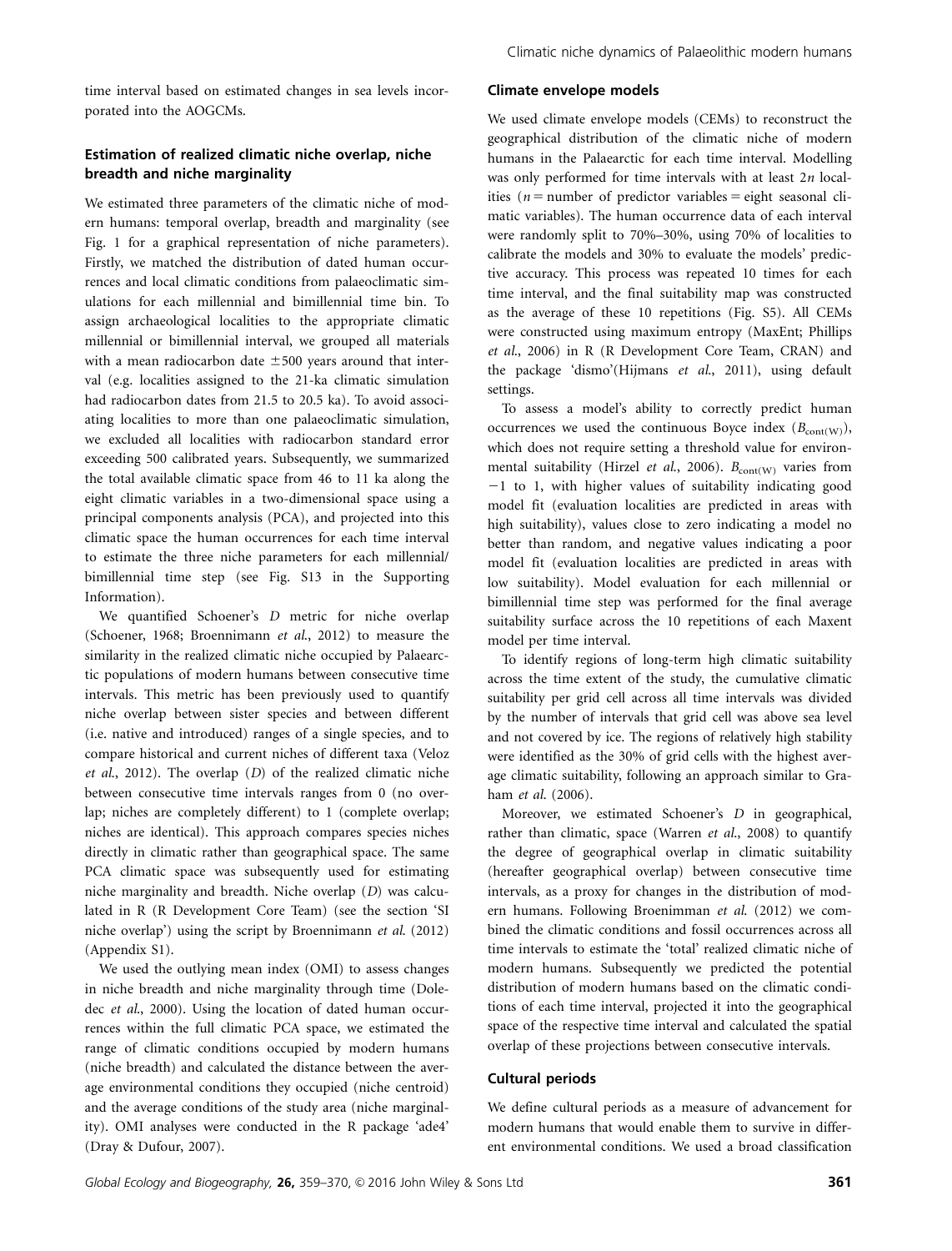

Figure 1 Theoretical representation of niche parameters in climatic space. (a) Change in the climatic niche (expansion and contraction along climatic axes) and in the position of the niche centroid (black line) between two time intervals. The grey and brown ovals represent the climatic niche at two different time intervals, while the overlap between intervals is shown in green. (b) The brown circle represents the climatic niche in one time interval. Grey rectangles represent climatic conditions of individual grid cells in palaeoclimatic maps, while black dots and their relative sizes indicate the presence and abundance of human occurrences within a particular set of climate conditions.  $G_{area}$  represents the centre of gravity of the total climatic space of the study area from 46 to 11 ka, while  $G_{\text{hum}}$ represents the average climatic conditions of the climatic niche of modern humans, and the purple line represents the niche marginality, or the distance between these two points. The blue dashed line represents the niche breath or the total climatic conditions occupied by modern humans in a time interval. (c) Temporal distribution of occurrences in total climatic space available in the Late Pleistocene for six time intervals (46, 36, 26, 21, 17 and 13 ka). Axes represent principal component 1 (x-axis) and principal component 2 (y-axis) of the total climatic space. Grey circles represent background climatic conditions of the study area. Orange circles represent 'conserved' and green circles 'unique' sites in geographical space between time intervals.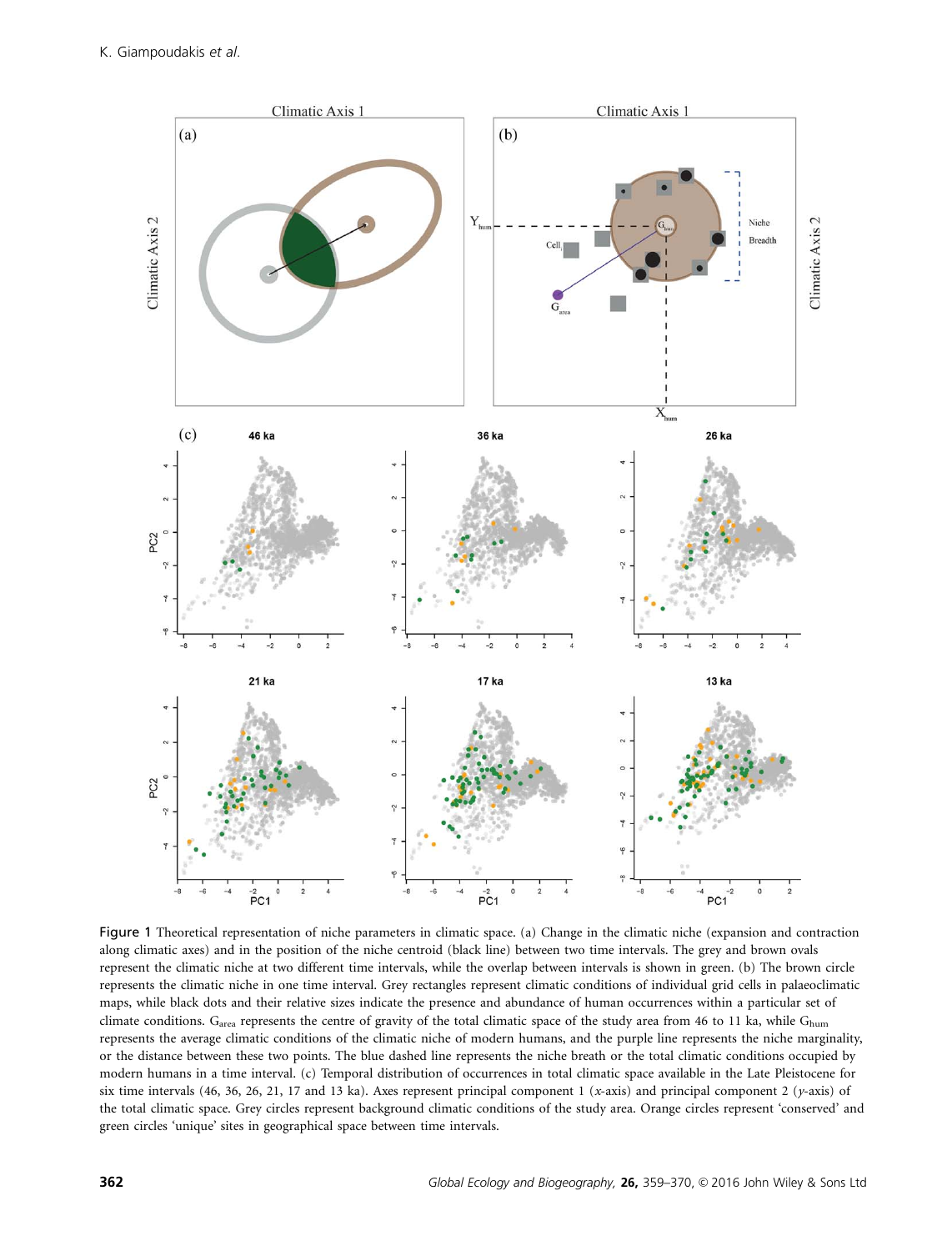of 'cultural periods' identified by lithic industries: Initial UP (45–40 ka); Aurignacian Europe/Early UP Siberia, 40–32 ka; Gravettian Europe/Middle UP Siberia, 32–24 ka; Glacial Maximum Europe/Middle UP Siberia, 24–17 ka; Late Glacial Europe/Late UP Siberia, 17–11 ka, partially modifying the chronological periods defined by Bocquet-Appel et al. (2005) for Europe. Although Siberia has three main cultural periods within the UP, they were divided into four based on the European archaeological record, where most of our fossil occurrences are found, permitting a common analysis of European and Asian data. Despite these regional differences, previous studies found that technological innovations spread quickly, suggesting population connections between centralsouth Siberia and central-eastern Europe (Goebel, 1999).

#### Cultural and climatic drivers of niche dynamics

Generalized additive models (GAMs) were used to assess the effects of climate change and transitions between 'cultural periods' as correlates of niche parameter dynamics and changes in the geographical distribution of the climatic niche of modern humans. To measure climate change, we quantified changes in the seasonal medians across the fossil localities between consecutive time intervals, for average temperature and total precipitation of each season. 'Cultural periods' were coded as a factor with five levels (one is the earliest cultural period while five is the most recent). We first estimated the explained deviance and P-value in niche overlap, breadth, marginality and geographical overlap of the climatic niche by the change in each seasonal climatic variable. Each GAM was run using each single climatic predictor separately because of the small number of time intervals relative to the number of climatic variables. We then measured the deviance explained in each of the four parameters by cultural periods alone (Tables S3–S5). Finally, we estimated changes in each parameter as the function of both changes in climate and 'cultural periods' (e.g. niche overlap as a dependent variable and summer temperature and cultural periods as independent variables).

## RESULTS

#### Climatic niche dynamics

The realized climatic niche of modern humans changed extensively from 46 to 11 ka  $(D = 0.271)$ , as indicated by varying levels of niche overlap across this period (low overlap is 0–0.3, medium overlap is 0.3–0.7 and high overlap is 0.7– 1; Petitpierre et al., 2012). Although the overall pattern of niche overlap through time shows a significant increase  $(P = 0.006;$  Fig. S10A) with changes occurring gradually over this 35,000-year span  $(0.3 < D < 0.7$ ; Fig. 2A), niche overlap exhibits larger variability in the first period (46–26 ka) than in the second period (26–11 ka). However, estimates of niche overlap are sensitive to low sample sizes (Fig. S7C, Table S2), reducing the robustness of estimates of D for the first period (before 26 ka). Thus we cannot exclude the possibility that the higher variability is due to small sample sizes.

Overall, the niche breadth of modern humans at 11 ka was 3.7 times larger than at 46 ka. Changes in niche breadth indicate expansion of the climatic niche ( $P = 0.014$ ), with niche breadth increasing after 40 ka until reaching its largest extent at 22 ka  $(P = 0.002)$ , with intermittent intervals of small contractions. Three intervals exhibited very rapid growth, as niche breadth expanded by 483% between 40 and 38 ka, and by 84% between 30 and 26 ka (Fig. 2B). Following the maximum niche breadth at 22 ka, the niche gradually contracted until the end of the Pleistocene at 11 ka (Figs 2B & S10C;  $P < 0.001$ ).

Niche marginality declined throughout the study period (Figs 2B & S10D, E). This decrease through time is not significant ( $P = 0.07$ ), but the results appear to be driven by the last large increase in marginality at 11 ka (excluding the last time interval, the overall pattern shows a significant decrease;  $P = 0.002$ ). Two periods exhibited very rapid growth as niche marginality increased by 59% between 17 and 16 ka and by 74% between 13 and 11 ka, contributing to this pattern of increased marginality. The warmer and wetter conditions occupied by Palaearctic modern humans at the end of the Pleistocene were far from the average conditions for the time extent of our study (which were colder and drier), and were reflected in our results by a final large increase in niche marginality (45%). In contrast to niche overlap, estimates of niche breadth and niche marginality were largely unaffected by the differences in the number of occurrences used per time interval (Figs S7A, B).

# Geographical dynamics of the climatic niches of modern humans

Changes in geographical overlap between consecutive time intervals showed no consistent pattern throughout the temporal extent of the study (Fig. S10B;  $P = 0.461$ ), as levels of overlap varied between time intervals (partitioning of geographical overlap values follows that of niche overlap); most intervals (12 out of 23) exhibited medium to high overlap values  $(0.6 < D < 0.7)$  and four intervals had high overlap values  $(D > 0.7)$ , indicating a stable distribution of suitable climatic conditions throughout the temporal extent of the study. Dividing the temporal extent into two periods (46–26 ka and 26–11 ka) indicated a significant decrease for the early period and no significant change during the second period; however, these patterns were mainly driven by a few medium to low values of geographical overlap (i.e.  $D = 0.434$ between 26 and 24 ka and  $D = 0.401$  between 12 and 11 ka) (Fig. 2A).

The geographical distribution of the climatic niche of modern humans for each time interval (Fig. S5) revealed the presence of a belt of consistently more suitable climatic conditions across south Siberia (suitability  $> 0.3$ ) in comparison to the surrounding regions, beginning at 36 ka (Figs 3 & S5). Averaging climatic suitability values in each grid cell across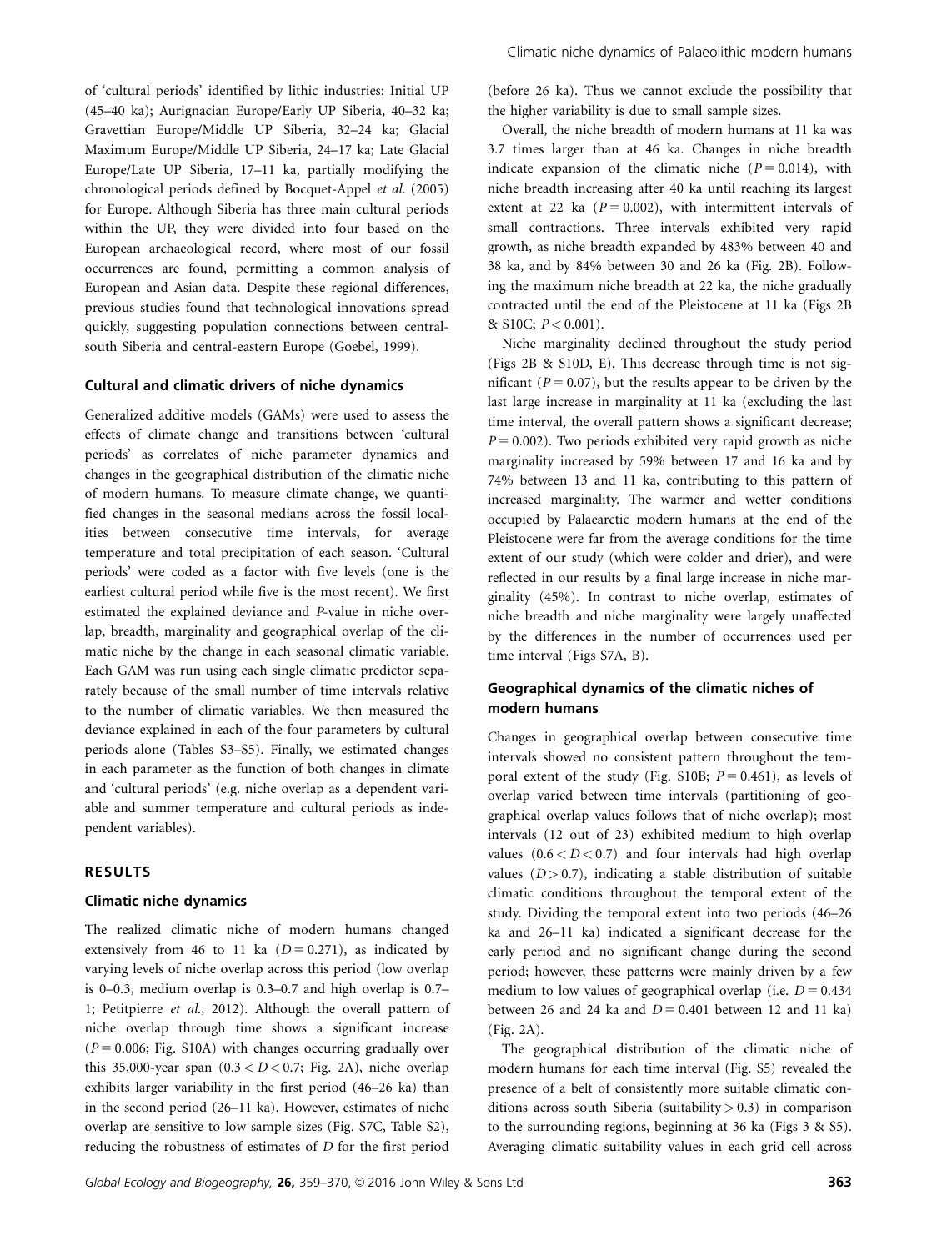

Figure 2 Temporal patterns of climatic niche parameters and geographical overlap between 46 and 11 ka. The upper panel (a) of the graph indicates overlap of the realized climatic niche (dashed brown line) and the geographical overlap of climatically suitable areas (light green line) between consecutive time intervals. The middle panel (b) represents the changes in niche breadth (dashed light blue line) and niche marginality (purple line). The lower panel (c) indicates the number of archaeological occurrences used per time interval for all analyses. Marine Isotope Stage 3 (MIS3) and MIS2 are indicated by a yellow bar, while different cultural periods are indicated by the grey bars behind the three panels (names are shown at the top).

all time intervals showed climatically more stable areas that are isolated from other patches of suitable conditions, occurring in present day east China, Japan, Korea, Kamchatka and submerged areas of Beringia (Fig. 3). Estimates of geographical overlap were not affected by the variability in the number of occurrences used per time interval (Fig. S7D, Table S2D).

## Cultural and climatic correlates of niche dynamics

Changes in climate, particularly precipitation, were found to be the strongest correlate of the three niche parameters and of geographical overlap (Tables S4). Change in summer precipitation was the strongest predictor of niche overlap (deviance explained = 57.8%;  $P = 0.001$ ). Changes in niche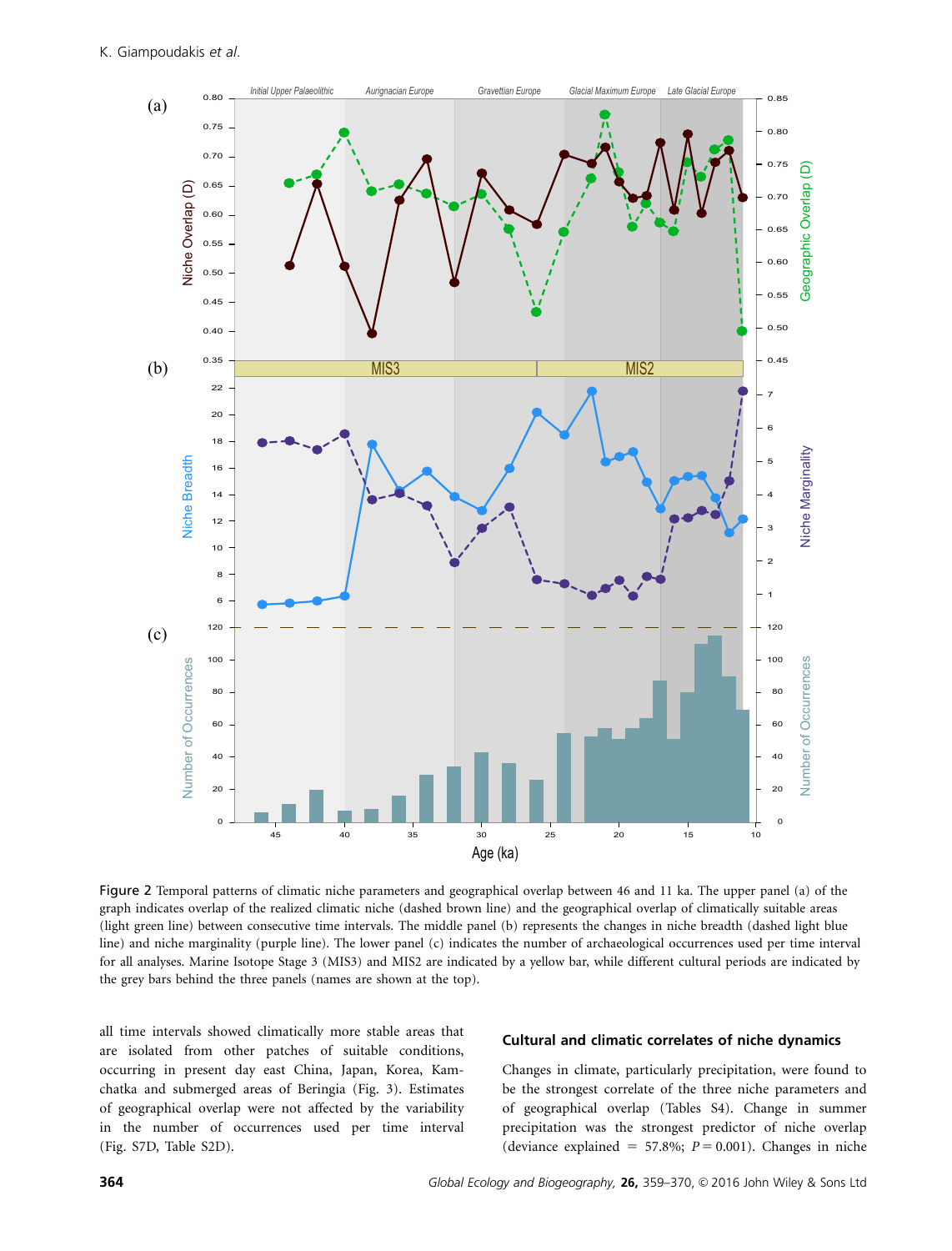breadth were correlated with changes in summer precipitation (deviance explained = 57%;  $P = 0.001$ ), while changes in niche marginality were more strongly correlated with changes in winter precipitation (deviance explained  $= 52.8\%$ ;  $P < 0.001$ ) closely followed by changes in spring precipitation (deviance explained = 49%;  $P < 0.001$ ). Lastly, changes in



Global Ecology and Biogeography, 26, 359-370,  $\odot$  2016 John Wiley & Sons Ltd 365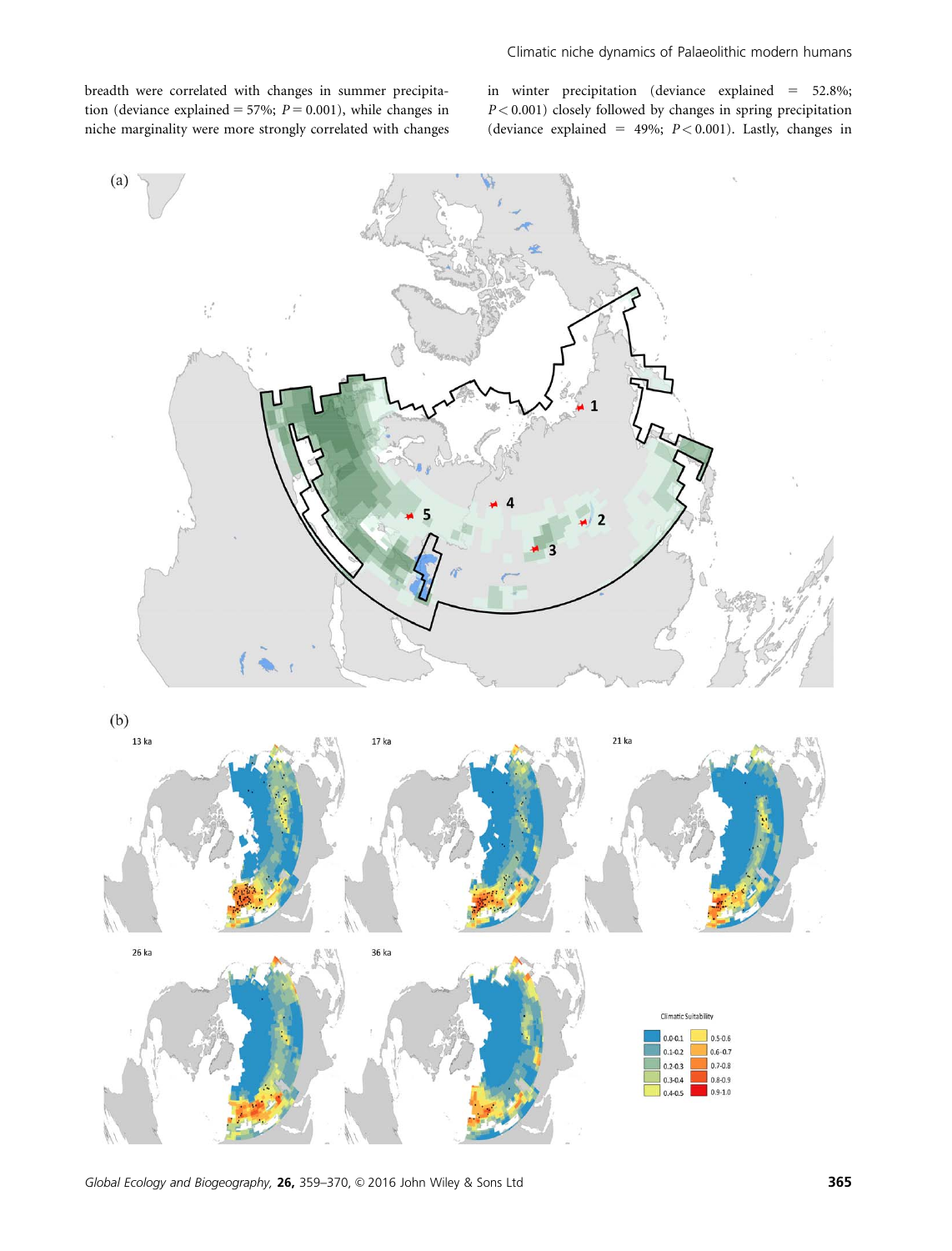Figure 3 Geographical distribution of the climatic niche of modern humans. (a) Average climatic suitability through time. The coloured areas represent the 30% of the grid cells with the highest average suitability values between 46 and 11 ka. The black line outlines the maximum extent of the study area, including all grid cells above sea level for at least one time interval. Grey areas inside the black outline represent the remaining 70%. Red pins represent locations of Late Pleistocene modern human findings; 1, Yana RHS site; 2, Mal'ta; 3, Denisova cave; 4, Ust'-Ishim; 5, Kostyonki. (b) Potential geographical distribution of Palaearctic modern humans for five time intervals across the temporal extent of this study (36, 26, 21, 17 and 13 ka). All time periods are shown in Fig. S5. Warmer colours indicate higher climatic suitability, and archaeological occurrences (aggregated by grid cell) are indicated by black dots.

geographical overlap were correlated with autumn precipitation (deviance explained = 53.3%;  $P < 0.03$ ). Explained deviance increased between 3% and 54.3% for all GAMs when changes in cultural periods were added to single-variable climatic models (Table S5); however, changes between cultural periods as a single predictor were not statistically significant for any of the niche parameters (Table S6).

# **DISCUSSION**

The realized climatic niche of modern humans expanded as they colonized the Palaearctic, and both climate change and transitions between 'cultural periods' appear to have played a role in those changes. In addition, we found evidence of a region across south Siberia that retained more suitable climatic conditions dating back to 36 ka. During the oldest period, from 46 to 26 ka and roughly coinciding with Marine Isotope Stage 3(MIS3), modern humans expanded their distribution across much of the Palaearctic (Finlayson & Carrion, 2007). Evidence from archaeology and human genetics show that modern humans had already reached parts of south-central Siberia – although there is also evidence for occupation of more northerly sites (Pitulko et al., 2016). Our results reveal that from 46 to 22 ka, human expansion into new regions of Eurasia was accompanied by increased niche breadth, reflecting the growing variety of climatic conditions that modern humans were able to inhabit and exploit. Under the assumption that the amount of dated material is proportional to established modern human populations (Goldberg et al., 2016), we consider differences in the spatial and temporal coverage of our database of Palaeolithic modern humans to be adequate proxy for estimating biogeographical patterns of Homo sapiens. However, estimates of niche overlap are sensitive to small sample sizes and the reported pattern for the first period (46–26 ka) should be interpreted with caution.

Changes in seasonal water availability appear to be a key driver of change in climate niche parameters (Table S4). During the cold and dry conditions of the Last Glacial Maximum (LGM), the rate of gross terrestrial primary productivity was about half that of the pre-industrial Holocene (Ciais et al., 2011). In temperate and cold areas, the level of precipitation during the growing season could have played a critical role in plant productivity, driving the availability of vital resources for hunter-gatherer populations, herbivores and food webs on which they may have depended (Meiri et al., 2014; Graham et al., 2016), consistent with the niche breadth contraction and the possibly higher values of niche overlap between 26 and 11 ka.

However, our results indicate that transitions to more recent cultural periods also contributed, as a secondary driver, to the ability of modern humans to colonize new climatic conditions (Table S5). Hunter-gatherers during the Late Pleistocene demonstrated a remarkable variety of cultural adaptations concurrent with a period of climatic and environmental changes, which may have played a key role in ensuring their survival and population growth. Cultural evolution is suggested to have been prompted by major episodes of unfavourable conditions (Ziegler et al., 2013), population growth, intra- and inter-population interactions (Powell et al., 2009) and subsistence practices (Stiner & Kuhn, 2006). Upper Palaeolithic hunting tools show considerable variation and diversified rapidly both in time and space, exhibited by the similarities in 'cultural periods' between distant Eurasian populations (Hoffecker, 2005). This tool diversification might stem from the variability of available resources, seasonality and demographic pressure. Modern humans may also have expanded their dietary niche (Hublin, 2015) in response to the need for more efficient resource uptake in the face of scarcity. Consequently, the 'cultural periods' used in our study may not reflect specific technological changes per se, but rather represent adaptations that would enable modern humans to survive in a variety of climatic conditions, thus increasing their realized climatic niche.

The existence of a persistent corridor of suitable climatic conditions across southern Siberia suggests that modern human populations inhabiting Europe and central-north Asia may have remained connected via dispersal along this route (Figs 3 & S5). Our results indicate that this corridor linking Europe and Asia (Fig.  $55$ ) emerged  $c$ . 36 ka, in agreement with recent findings based on ancient DNA of European populations in the Middle Don River (Lazaridis et al., 2014). Previous studies have also documented evidence of gene flow between Europeans and central Asian populations (Raghavan et al., 2014). Despite the early emergence of this belt of suitable climatic conditions, it is only after 32 ka that this route remains nearly continuously suitable until 18 ka. Modern humans have been recorded in south Siberia as early as 45 ka (Fu et al., 2014), and occupations have been detected at relatively low frequencies in this region since 36 ka, but with substantially increased frequency after 16 ka (Kuzmin & Keates, 2005). Recent genomic sequencing of ancient DNA from two individuals from north-eastern Siberia, dated at 24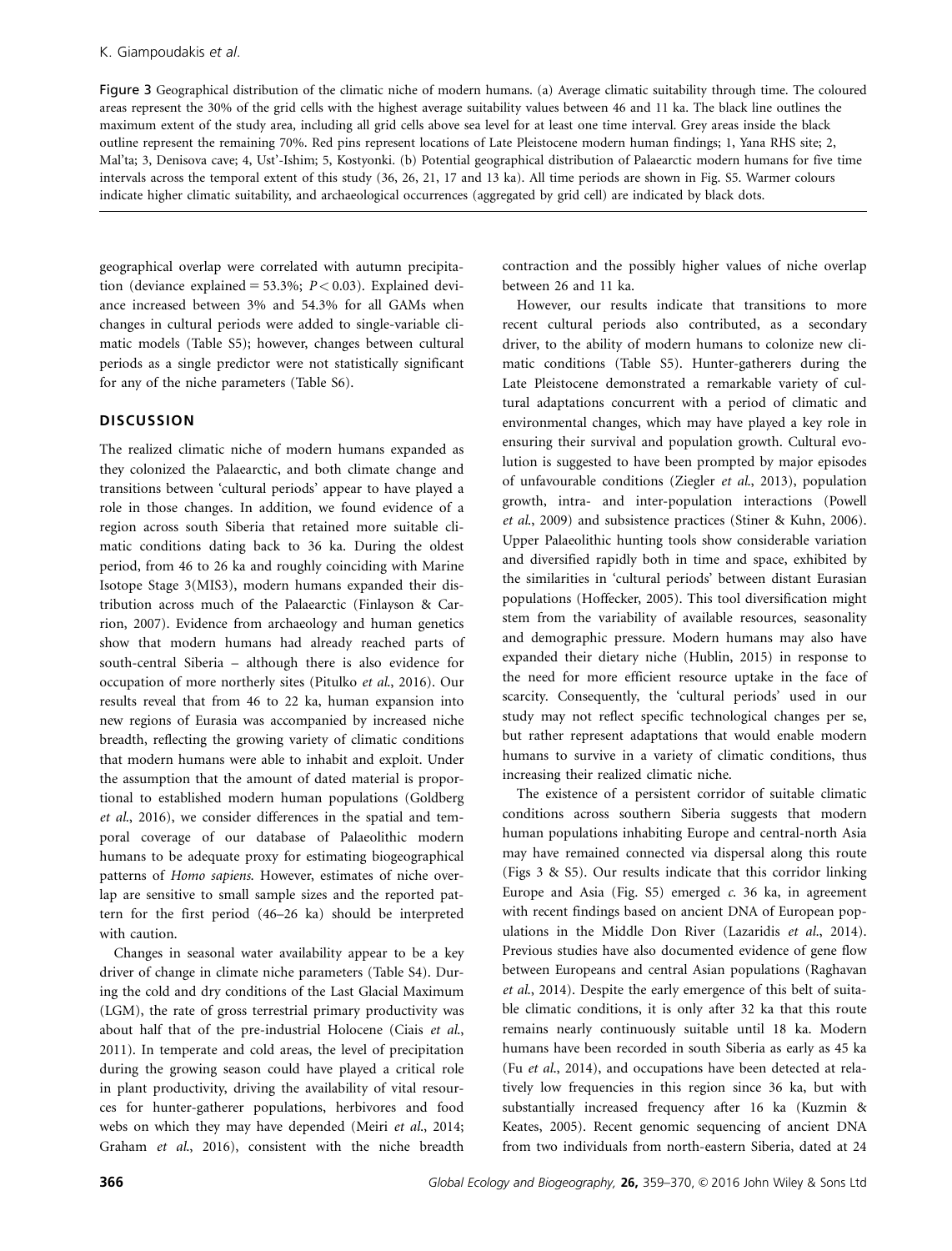and 17 ka, suggests that modern humans occupied this region throughout the LGM (Raghavan et al., 2014). Whether this indicates continuous occupation or the region was mainly depopulated during the LGM is still debated (Goebel et al., 2008). All regions above  $61^\circ$  latitude showed consistently low climatic suitability across the time extent of the study, although the models include some archaeological localities from that latitudinal band. These localities have been reported in previous studies (Hoffecker, 2005), suggesting, in light of our results (Fig. 3), that some pioneering human populations either survived in conditions of extremely unsuitable climate and low-productivity ecosystems (but see Allen et al., 2010) or in micro-refugia at a spatial scale that is poorly reflected by the  $2^\circ$  spatial resolution of our palaeoclimatic simulations. Surprisingly, the area south of this mid-latitude belt in Asia (south of 48° latitude, apart from eastern China) also exhibited low climatic suitability for most time intervals of the analyses (Fig. S5). This could reflect the lack of well-dated human occurrences for South Asia in our database. To more fully understand the movement patterns of modern humans during the Late Pleistocene, key regions like the Arabian Peninsula, south Asia, east Asia and Southeast Asia need to be more intensively surveyed and studied (Boivin et al., 2013).

Climate conditions in Europe were consistently more suitable than that of eastern Eurasia. Outside western Europe and the Middle East, however, the presence of suitable climatic conditions in east China, Japan, Korea, Kamchatka and Beringia over lengthy periods suggests that these regions may have served as climatic refugia for modern humans. Beringia has already been proposed as a potential refugium for modern humans and other animal and plant species based on records from sea-floor sediments (Meiri et al., 2014) and from the presence of similar ecosystems in analogous latitudes (Willerslev et al., 2014).

Naturally, there are caveats associated with our analyses of the early biogeography of modern humans. First, our results are contingent on this particular occurrence dataset, and the spatial resolution and temporal extent of the analyses. The addition of localities recording human presence across southern Asia, for example, would expand the area of suitable climatic conditions from the south Siberian belt towards these regions. In addition, the archaeological record may not accurately reflect the full geographical range of early humans within a particular time interval because of differences in sampling intensity among regions, taphonomic potential among sites, settlement size and potential for detection or the existence of multiple dates among artefacts from a single site (Svenning et al., 2011). To reduce the impact of these biases on our results, niche parameter and geographical distribution of the climatic niche estimates counted each occupied climatic grid cell only once per time interval regardless of the number of dated remains therein, avoiding the artificial weighting of a subset of climatic conditions toward that of a few well-sampled grid cells (Figs S2–S4). However, the estimates of niche overlap were shown to be sensitive to sampling intensity, and we call for a careful interpretation of niche overlap dynamics. Second, while high-resolution climatic reconstructions vastly improve our ability to investigate the processes governing human range expansion, even 1000-year intervals cannot capture the abrupt climatic events (i.e. Heinrich events and Dansgaard–Oschger events; Singarayer et al., 2011) which probably affected the distributions of humans and other species (Bradtmoller et al., 2012), and the spatial resolution of  $2^\circ$  hampers the ability to detect refugia of small extent. However, even if the temporal resolutions of these reconstructions were higher, the precision of  $^{14}$ C dating does not permit detailed interpretations. Our results may therefore underestimate the abrupt nature of climate niche dynamics. Third, our results are based on only one general circulation model (HadCM3). The variability among predictions of past rainfall and patterns by different GCMs can influence the output of niche estimates and/or CEMs and consequently the importance of specific climatic variables over others (Varela et al., 2015), but the impact of GCM choice on model outputs has been shown to be of a secondary significance (Lorenzen et al., 2011). Lastly, while each techno-cultural transition was implemented in our analysis as a single event, transitions were in reality more gradual, reaching different parts of Eurasia at different times, while multiple lithic industries existed simultaneously even within Europe (e.g. Solutrean in the Atlantic side and Lower Magdalenian in the rest of Europe). Nevertheless, we used a broad classification of cultural periods as a proxy for cultural and technological advancement, and including more complex variables to estimate niche construction using technological developments may fine-tune our findings in the future.

Despite these caveats, our approach pulls together complementary sources of palaeorecords in a unique quantitative framework, and reveals changes in the realized climatic niche of modern humans during their settlement across the Palaearctic. These methods provide insights that are distinct from, but complementary to, other modes of inference such as archaeology or population genetics: for example, the timing and magnitude of changes in the ecological niche and geographical range could be used to inform population genetic hypotheses. Linking our framework to genetic evidence will allow exploration of the effects of climate change on genetic diversity, population size and genomic evolution in Palaearctic modern humans, as has been done for other species of megafauna (Lorenzen et al., 2011; Metcalf et al., 2014). We can also identify potential climatic refugia that may be targeted for future fieldwork exploration to find previously undiscovered settlement sites and human remains. Additionally, this approach can provide clues as to where early modern humans may have overlapped in geographical and/or environmental space with Neanderthals (Fu et al., 2014; Nigst et al., 2014) or Denisovans, as evidenced by their contribution to our genetic heritage (Huerta-Sanchez et al., 2014; Vernot & Akey, 2014), and may shed new light on the mechanisms, such as competition for resources, underlying their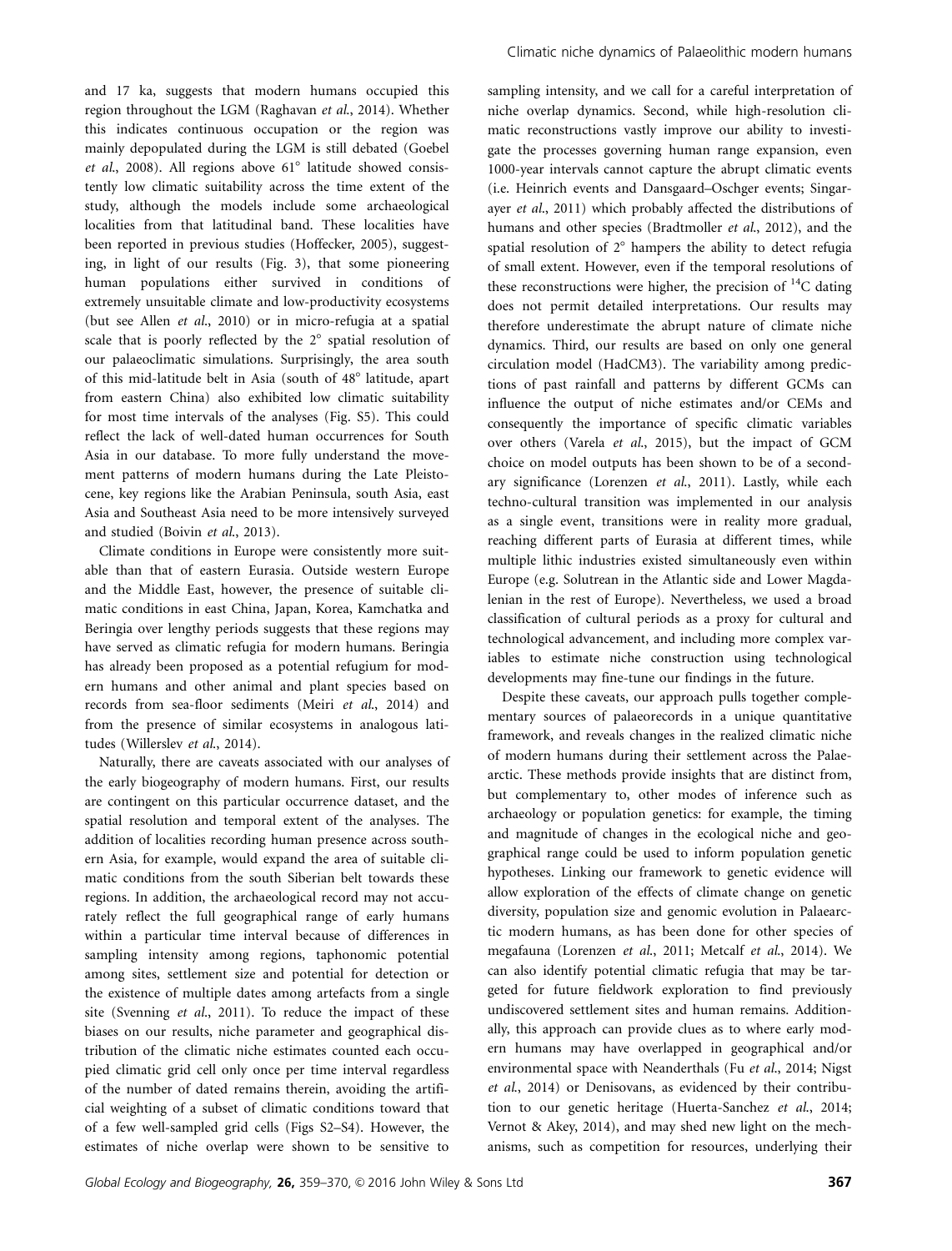gradual geographical replacement and extinction during our global expansion.

# ACKNOWLEDGEMENTS

K.G., K.A.M., M.K.B., C.R. and D.N.B. acknowledge the Danish National Research Foundation for their financial support to the Center for Macroecology, Evolution and Climate (DNRF96). D.N.B. thanks 'Det Frie Forskningsrads Forskerkarriere Program Sapere Aude' and K.A.M. thanks the Villum Foundation Young Investigator's Programme. We finally thank Zhiheng Wang and Ben Holt for assistance with R, Olivier Broennimann for clarifications with the niche overlap methods and Nathan Sanders for discussion and critiques on the manuscript.

# **REFERENCES**

- Allen, J.R.M., Hickler, T., Singarayer, J.S., Sykes, M.T., Valdes, P.J. & Huntley, B. (2010) Last glacial vegetation of northern Eurasia. Quaternary Science Reviews, 29, 2604–2618.
- Atkinson, Q.D., Gray, R.D. & Drummond, A.J. (2008) mtDNA variation predicts population size in humans and reveals a major Southern Asian chapter in human prehistory. Molecular Biology and Evolution, 25, 468–474.
- Beeton, T.A., Glantz, M.M., Trainer, A.K., Temirbekov, S.S. & Reich, R.M. (2014) The fundamental hominin niche in late Pleistocene Central Asia: a preliminary refugium model. Journal of Biogeography, 41, 95–110.
- Benito, B.M., Svenning, J.-C., Kellberg-Nielsen, T., Riede, F., Gil-Romera, G., Mailund, T., Kjaergaard, P.C. & Sandel, B.S. (2016) The ecological niche and distribution of Neanderthals during the Last Interglacial. Journal of Biogeography, doi: [10.1111/jbi.12845](info:10.1111/jbi.12845).
- Bocquet-Appel, J.P., Demars, P.Y., Noiret, L. & Dobrowsky, D. (2005) Estimates of Upper Palaeolithic meta-population size in Europe from archaeological data. Journal of Archaeological Science, 32, 1656–1668.
- Boivin, N., Fuller, D.Q., Dennell, R., Allaby, R. & Petraglia, M.D. (2013) Human dispersal across diverse environments of Asia during the Upper Pleistocene. Quaternary International, 300, 32–47.
- Bradtmoller, M., Pastoors, A., Weninger, B. & Weniger, G.C. (2012) The repeated replacement model – rapid climate change and population dynamics in Late Pleistocene Europe. Quaternary International, 247, 38–49.
- Broennimann, O., Fitzpatrick, M.C., Pearman, P.B., Petitpierre, B., Pellissier, L., Yoccoz, N.G., Thuiller, W., Fortin, M.J., Randin, C., Zimmermann, N.E., Graham, C.H. & Guisan, A. (2012) Measuring ecological niche overlap from occurrence and spatial environmental data. Global Ecology and Biogeography, 21, 481–497.
- Carnaval, A.C., Hickerson, M.J., Haddad, C.F., Rodrigues, M.T. & Moritz, C. (2009) Stability predicts genetic diversity in the Brazilian Atlantic forest hotspot. Science, 323, 785–789.
- Ciais, P., Tagliabue, A., Cuntz, M., Bopp, L., Scholze, M., Hoffmann, G., Lourantou, A., Harrison, S.P., Prentice, I.C.,

Kelley, D.I., Koven, C. & Piao, S.L. (2011) Large inert carbon pool in the terrestrial biosphere during the Last Glacial Maximum. Nature Geoscience, 5, 74–79.

- Doledec, S., Chessel, D. & Gimaret-Carpentier, C. (2000) Niche separation in community analysis: a new method. Ecology, 81, 2914–2927.
- Dray, S. & Dufour, A.B. (2007) The ade4 Package: implementing the duality diagram for ecologists. Journal of Statistical Software, 22, 223–225.
- Finlayson, C. & Carrion, J.S. (2007) Rapid ecological turnover and its impact on Neanderthal and other human populations. Trends in Ecology and Evolution, 22, 213–222.
- Fort, J. (2012) Synthesis between demic and cultural diffusion in the Neolithic transition in Europe. Proceedings of the National Academy of Sciences USA, 109, 18669–18673.
- Fu, Q., Li, H., Moorjani, P. et al. (2014) Genome sequence of a 45,000-year-old modern human from western Siberia. Nature, 514, 445–449.
- Goebel, T. (1999) Pleistocene human colonization of Siberia and peopling of the Americas: an ecological approach. Evolutionary Anthropology, 8, 208–227.
- Goebel, T., Waters, M.R. & O'Rourke, D.H. (2008) The late Pleistocene dispersal of modern humans in the Americas. Science, 319, 1497–1502.
- Goldberg, A., Mychajliw, A.M. & Hadly, E.A. (2016) Postinvasion demography of prehistoric humans in South America. Nature, 532, 232–235.
- Graham, C.H., Moritz, C. & Williams, S.E. (2006) Habitat history improves prediction of biodiversity in rainforest fauna. Proceedings of the National Academy of Sciences USA, 103, 632–636.
- Graham, R.W., Belmecheri, S., Choy, K., Culleton, B.J., Davies, L.J., Froese, D., Heintzman, P.D., Hritz, C., Kapp, J.D., Newsom, L.A., Rawcliffe, R., Saulnier-Talbot, E., Shapiro, B., Wang, Y., Williams, J.W. & Wooller, M.J. (2016) Timing and causes of mid-Holocene mammoth extinction on St. Paul Island, Alaska. Proceedings of the National Academy of Sciences USA, 113, 9310–9314.
- Grollemund, R., Branford, S., Bostoen, K., Meade, A., Venditti, C. & Pagel, M. (2015) Bantu expansion shows that habitat alters the route and pace of human dispersals. Proceedings of the National Academy of Sciences USA, 112, 13296–13301.
- Hamilton, M.J. & Buchanan, B. (2010) Archaeological support for the three-stage expansion of modern humans across northeastern Eurasia and into the Americas. PLoS One, 5, e12472.
- Henn, B.M., Gignoux, C.R., Jobin, M., Granka, J.M., Macpherson, J.M., Kidd, J.M., Rodriguez-Botigue, L., Ramachandran, S., Hon, L., Brisbin, A., Lin, A.A., Underhill, P.A., Comas, D., Kidd, K.K., Norman, P.J., Parham, P., Bustamante, C.D., Mountain, J.L. & Feldman, M.W. (2011) Hunter-gatherer genomic diversity suggests a southern African origin for modern humans. Proceedings of the National Academy of Sciences USA, 108, 5154–5162.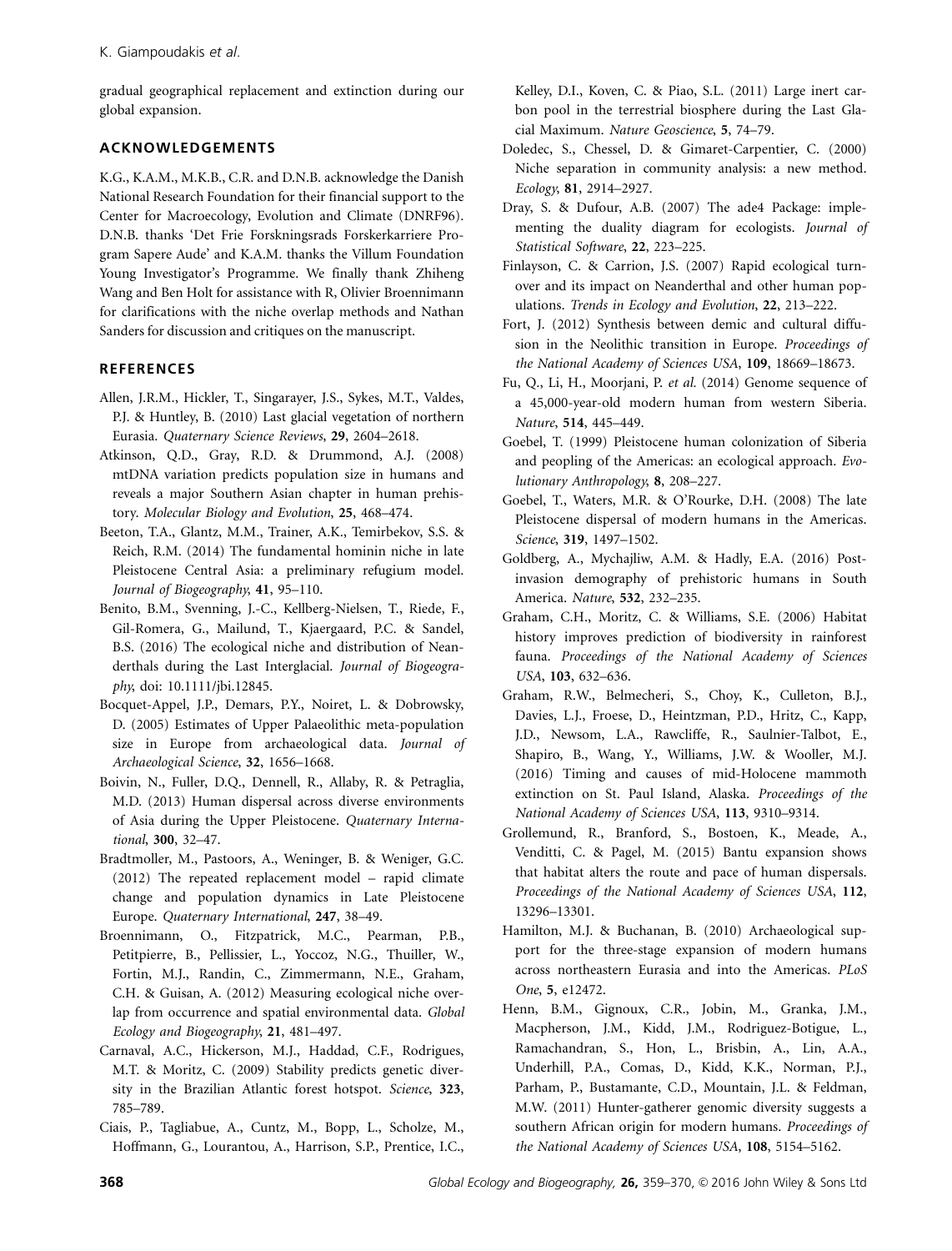- Hijmans, R.J., Phillips, S., Leathwick, J. & Elith, J. (2011) Package 'dismo'. Available online at: [http://cran.r-project.](http://cran.r-project.org/web/packages/dismo/index.html.) [org/web/packages/dismo/index.html.](http://cran.r-project.org/web/packages/dismo/index.html.)
- Hirzel, A.H., Le Lay, G., Helfer, V., Randin, C. & Guisan, A. (2006) Evaluating the ability of habitat suitability models to predict species presences. Ecological Modelling, 199, 142–152.
- Hoffecker, J.F. (2005) Innovation and technological knowledge in the Upper Paleolithic of northern Eurasia. Evolutionary Anthropology, 14, 186–198.
- Hoffecker, J.F., Elias, S.A. & O'Rourke, D.H. (2014) Anthropology. Out of Beringia? Science, 343, 979–980.
- Hublin, J.J. (2015) The modern human colonization of western Eurasia: when and where? Quaternary Science Reviews, 118, 194–210.
- Huerta-Sanchez, E., Jin, X., Asan, B. et al. (2014) Altitude adaptation in Tibetans caused by introgression of Denisovan-like DNA. Nature, 512, 194–197.
- Kuzmin, Y.V. & Keates, S.G. (2005) Dates are not just data: Paleolithic settlement patterns in Siberia derived from radiocarbon records. American Antiquity, 70, 773–789.
- Lazaridis, I., Patterson, N., Mittnik, A. et al. (2014) Ancient human genomes suggest three ancestral populations for present-day Europeans. Nature, 513, 409–413.
- Liu, W., Martinon-Torres, M., Cai, Y.J., Xing, S., Tong, H.W., Pei, S.W., Sier, M.J., Wu, X.H., Edwards, R.L., Cheng, H., Li, Y.Y., Yang, X.X., de Castro, J.M. & Wu, X.J. (2015) The earliest unequivocally modern humans in southern China. Nature, 526, 696–699.
- Lorenzen, E.D., Nogues-Bravo, D., Orlando, L. et al. (2011) Species-specific responses of Late Quaternary megafauna to climate and humans. Nature, 479, 359–364.
- Meiri, M., Lister, A.M., Collins, M.J., Tuross, N., Goebel, T., Blockley, S., Zazula, G.D., van Doorn, N., Dale Guthrie, R., Boeskorov, G.G., Baryshnikov, G.F., Sher, A. & Barnes, I. (2014) Faunal record identifies Bering Isthmus conditions as constraint to end-Pleistocene migration to the New World. Proceedings of the Royal Society B: Biological Sciences, 281, 20132167.
- Metcalf, J.L., Prost, S., Nogues-Bravo, D., DeChaine, E.G., Anderson, C., Batra, P., Araujo, M.B., Cooper, A. & Guralnick, R.P. (2014) Integrating multiple lines of evidence into historical biogeography hypothesis testing: a Bison bison case study. Proceedings of the Royal Society B: Biological Sciences, 281, 20132782.
- Muller, U.C., Pross, J., Tzedakis, P.C., Gamble, C., Kotthoff, U., Schmiedl, G., Wulf, S. & Christanis, K. (2011) The role of climate in the spread of modern humans into Europe. Quaternary Science Reviews, 30, 273–279.
- Nigst, P.R., Haesaerts, P., Damblon, F., Frank-Fellner, C., Mallol, C., Viola, B., Gotzinger, M., Niven, L., Trnka, G. & Hublin, J.J. (2014) Early modern human settlement of Europe north of the Alps occurred 43,500 years ago in a cold steppe-type environment. Proceedings of the National Academy of Sciences USA, 111, 14394–14399.
- Nogues-Bravo, D. (2009) Predicting the past distribution of species climatic niches. Global Ecology and Biogeography, 18, 521–531.
- Nogues-Bravo, D., Rodriguez, J., Hortal, J., Batra, P. & Araujo, M.B. (2008) Climate change, humans, and the extinction of the woolly mammoth. PLoS Biology, 6, e79.
- Petitpierre, B., Kueffer, C., Broennimann, O., Randin, C., Daehler, C. & Guisan, A. (2012) Climatic niche shifts are rare among terrestrial plant invaders. Science, 335, 1344– 1348.
- Phillips, S.J., Anderson, R.P. & Schapire, R.E. (2006) Maximum entropy modeling of species geographic distributions. Ecological Modelling, 190, 231–259.
- Pitulko, V.V., Tikhonov, A.N., Pavlova, E.Y., Nikolskiy, P.A., Kuper, K.E. & Polozov, R.N. (2016) Paleoanthropology. Early human presence in the Arctic: evidence from 45,000 year-old mammoth remains. Science, 351, 260–263.
- Powell, A., Shennan, S. & Thomas, M.G. (2009) Late Pleistocene demography and the appearance of modern human behavior. Science, 324, 1298–1301.
- Raghavan, M., Skoglund, P., Graf, K.E. et al. (2014) Upper Palaeolithic Siberian genome reveals dual ancestry of Native Americans. Nature, 505, 87–91.
- Reyes-Centeno, H., Ghirotto, S., Detroit, F., Grimaud-Herve, D., Barbujani, G. & Harvati, K. (2014) Genomic and cranial phenotype data support multiple modern human dispersals from Africa and a southern route into Asia. Proceedings of the National Academy of Sciences USA, 111, 7248–7253.
- Schoener, T.W. (1968) The Anolis lizards of Bimini: resource partitioning in a complex fauna. Ecology, 49, 704.
- Singarayer, J.S., Valdes, P.J., Friedlingstein, P., Nelson, S. & Beerling, D.J. (2011) Late Holocene methane rise caused by orbitally controlled increase in tropical sources. Nature, 470, 82–85.
- Stewart, J.R. & Stringer, C.B. (2012) Human evolution out of Africa: the role of refugia and climate change. Science, 335, 1317–1321.
- Stiner, M.C. & Kuhn, S.L. (2006) Changes in the 'connectedness' and resilience of Paleolithic societies in Mediterranean ecosystems. Human Ecology, 34, 693–712.
- Svenning, J.C., Flojgaard, C., Marske, K.A., Nogues-Bravo, D. & Normand, S. (2011) Applications of species distribution modeling to paleobiology. Quaternary Science Reviews, 30, 2930–2947.
- Tishkoff, S.A., Reed, F.A., Friedlaender, F.R. et al. (2009) The genetic structure and history of Africans and African Americans. Science, 324, 1035–1044.
- Ugan, A. & Byers, D. (2007) Geographic and temporal trends in proboscidean and human radiocarbon histories during the late Pleistocene. Quaternary Science Reviews, 26, 3058–3080.
- Varela, S., Lima-Ribeiro, M.S. & Terribile, L.C. (2015) A short guide to the climatic variables of the Last Glacial Maximum for biogeographers. PLoS One, 10, e0129037.